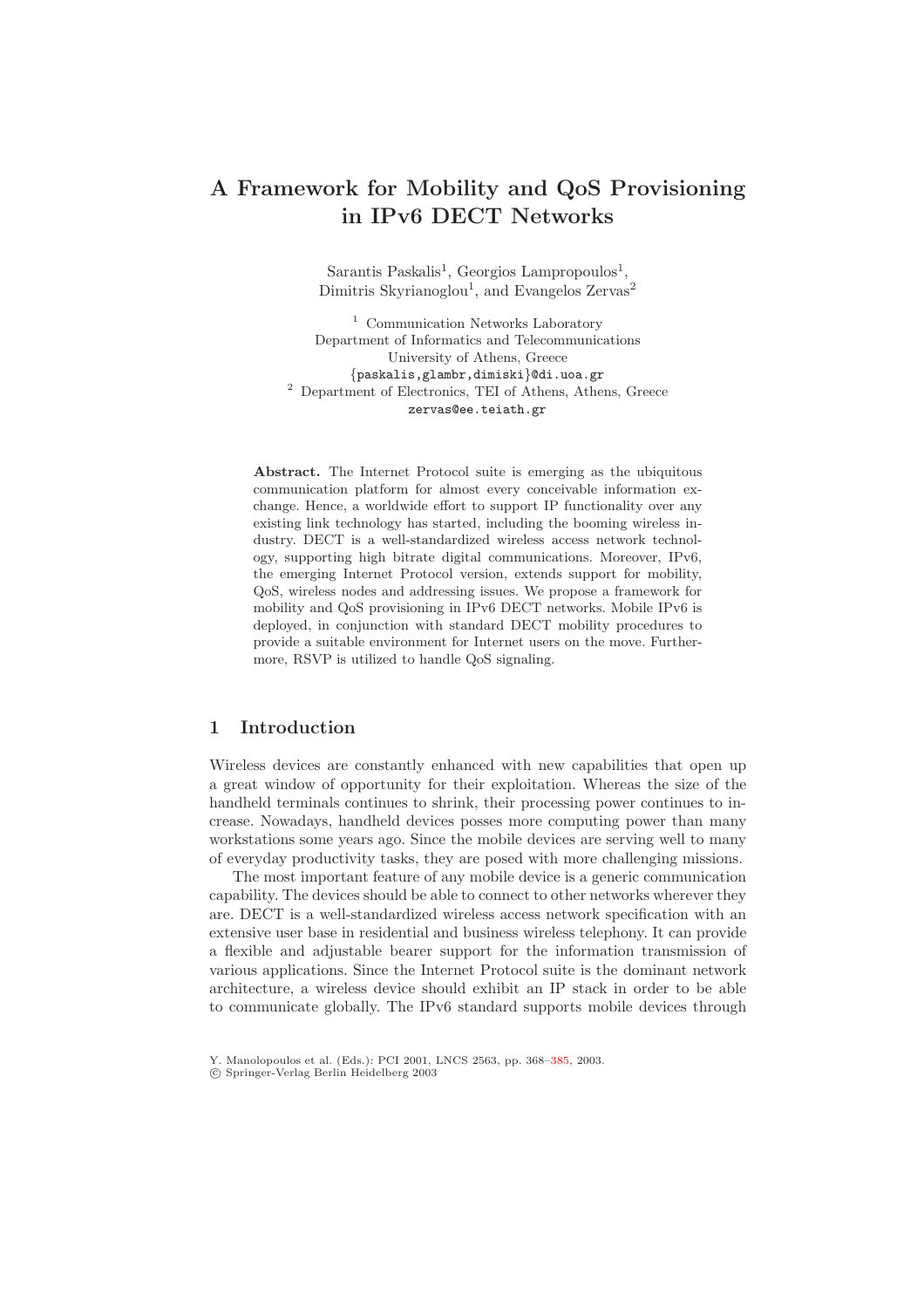<span id="page-1-3"></span><span id="page-1-2"></span><span id="page-1-1"></span>

**Fig. 1.** Network topology

its extensive addressing and mobility extensions, while QoS guarantees can be satisfied through the use of the well established RSVP protocol.

The combination of the aforementioned technologies, however, is a difficult task, given the different focus points. An overview of the involved technologies is given in Section [2.](#page-1-0) The proposed system architecture is analyzed in Section [3](#page-7-0) defining the basic mobility management infrastructure, interconnecting IP and DECT. Section [4](#page-13-0) examines the interworking between RSVP and our framework and points out some possible approaches for their integration, while Section [5](#page-15-0) concludes this work.

# <span id="page-1-0"></span>**2 Overview**

#### **2.1 DECT**

DECT (Digital Enhanced Cordless Telecommunications) [\[8\]](#page-16-0) denotes a radio technology suited for voice data and networking applications with range requirements up to a few hundred meters. DECT mobility entities are separated into Portable Parts (PPs) and Fixed Parts (FPs). A DECT access network consists of an FP with one or more PPs attached to it. The FP encompasses three functional entities: the Radio Fixed Part (RFP), the Common Control Fixed Part (CCFP) and the Inter-Working Unit (IWU) as shown in Fig. [1.](#page-1-1)

The RFP controls the radio interface to the PPs. It contains all the radio endpoints that are connected to a single system of antennas and its coverage area represents a single cell in a cellular system. Concerning the protocol stack functionality, the RFP implements the Physical (PHY) and the Medium Access Control (MAC) layer procedures of DECT, while a Data Link Control (DLC) relay capability is included in order to make the exchange of DLC frames between the CCFP and the PP feasible.

CCFP is in a higher hierarchical position compared to the RFP. It is the core of the FP functionality and only one CCFP can be present in each FP. It supports both the DLC and Network (NWK) layers for communication with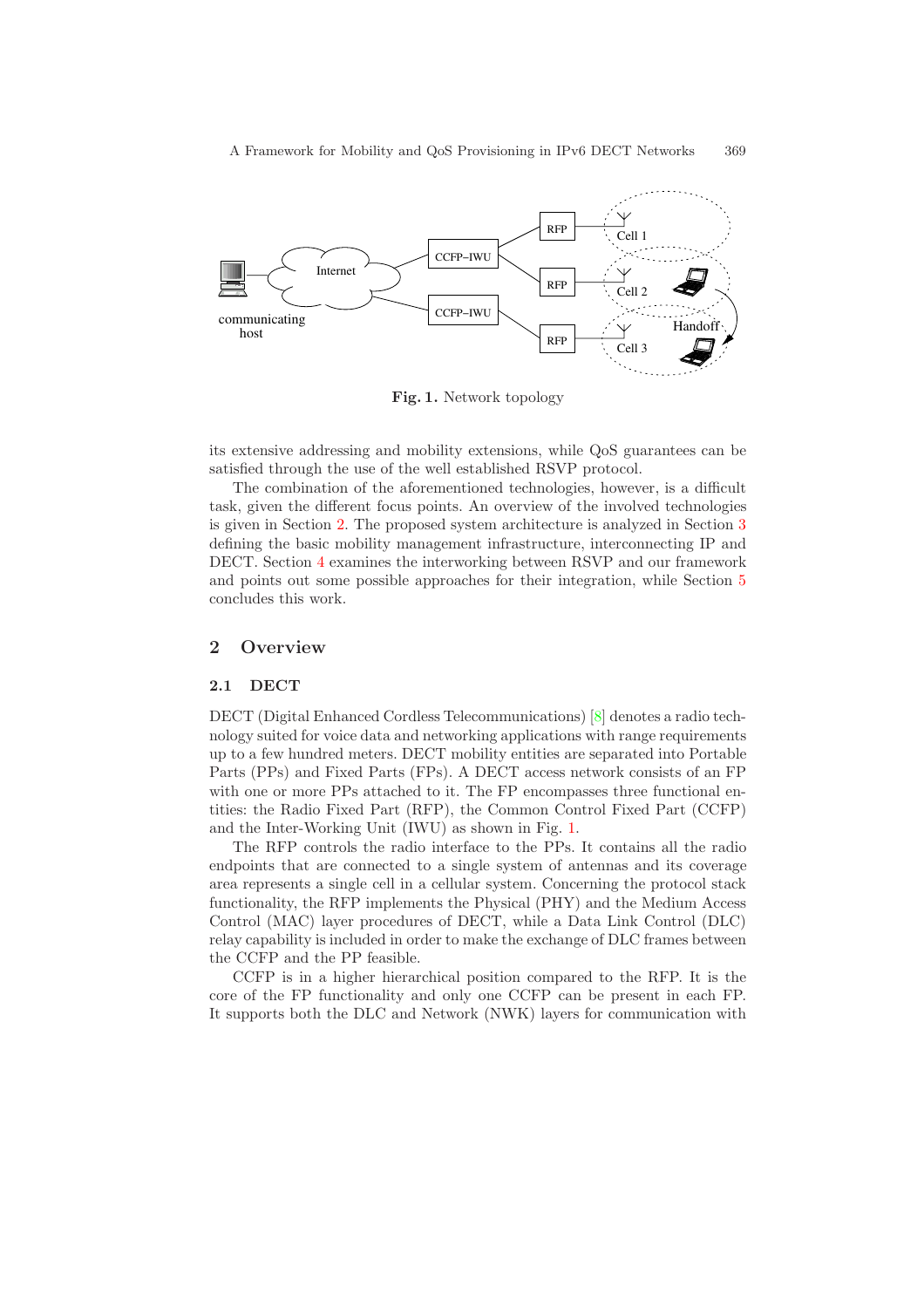<span id="page-2-1"></span>several RFPs. Each DECT network is supervised by a CCFP and consists of a number of RFPs, each responsible for a single cell.

The IWU is directly connected to the CCFP, and its role is mainly to transform any kind of control or data information in a proper format for transmission over different types of networks and vice-versa. A direct interworking of DECT with Ethernet, Token Ring, PPP and IP has already been specified by ETSI [\[12\]](#page-16-1).

<span id="page-2-0"></span>**DECT Connectivity Modes** DECT supports three modes of connection, Call Control (CC), Connection Oriented Message Service (COMS), and Connection-Less Message Service (CLMS) [\[10\]](#page-16-2). Call Control is the main service instance. It provides a set of procedures that allow the establishment, maintenance and release of switched services, as well as support for call related signaling. COMS offers a point-to-point protocol oriented packet service. On the contrary, CLMS offers a connectionless point-to-point or point-to-multipoint service.

**DECT Location Management** Three location tracking mechanisms have been specified in DECT: Location Registration, Location Update and Detach [\[10\]](#page-16-2).

The Location Registration mechanism is used by the PP to indicate to the FP its current location in terms of Location Areas (LAs). The LA usually consists of one or several DECT systems and may cover several RFPs. The PP initiates the registration mechanism after it figures out that it has moved to a new LA. The RFP in each cell broadcasts periodically the cell identity to its associated PPs. This is a Radio Fixed Part Identifier (RFPI). It consists of a Primary Access Right Identity (PARI) field and a Radio Fixed Part Number (RPN) field. A default Location Area is defined as the PARI field of the RFPI, but it is also possible to define Location Areas by a fraction of the RFPI identity using the Location Area Level (LAL) indicator. In order to initiate the registration process, the PP compares the LA field of the last RFPI kept in its buffer with the LA field of the current RFPI. If these are different, the PP sends a Location Request message to the FP including its IPUI. The FP responds with a Location Accept message in case of successful registration or with a Location Reject message otherwise. If the LA values are the same, the PP remains in the same LA, and the registration procedure is similar and named "attach".

Location Update is used by the FP to inform the PP of a modification of the LAs. Detach is the process whereby a PP informs the FP that it is not ready to receive incoming calls.

# **2.2 IPv6**

IP version 6 (IPv6)  $[6]$  is the new version of the Internet Protocol, which contains many enhancements over the current version (IPv4) that is deployed in today's Internet. A communication protocol that was designed a few decades ago could not foresee all the needs for the highly evolving computer industry. In that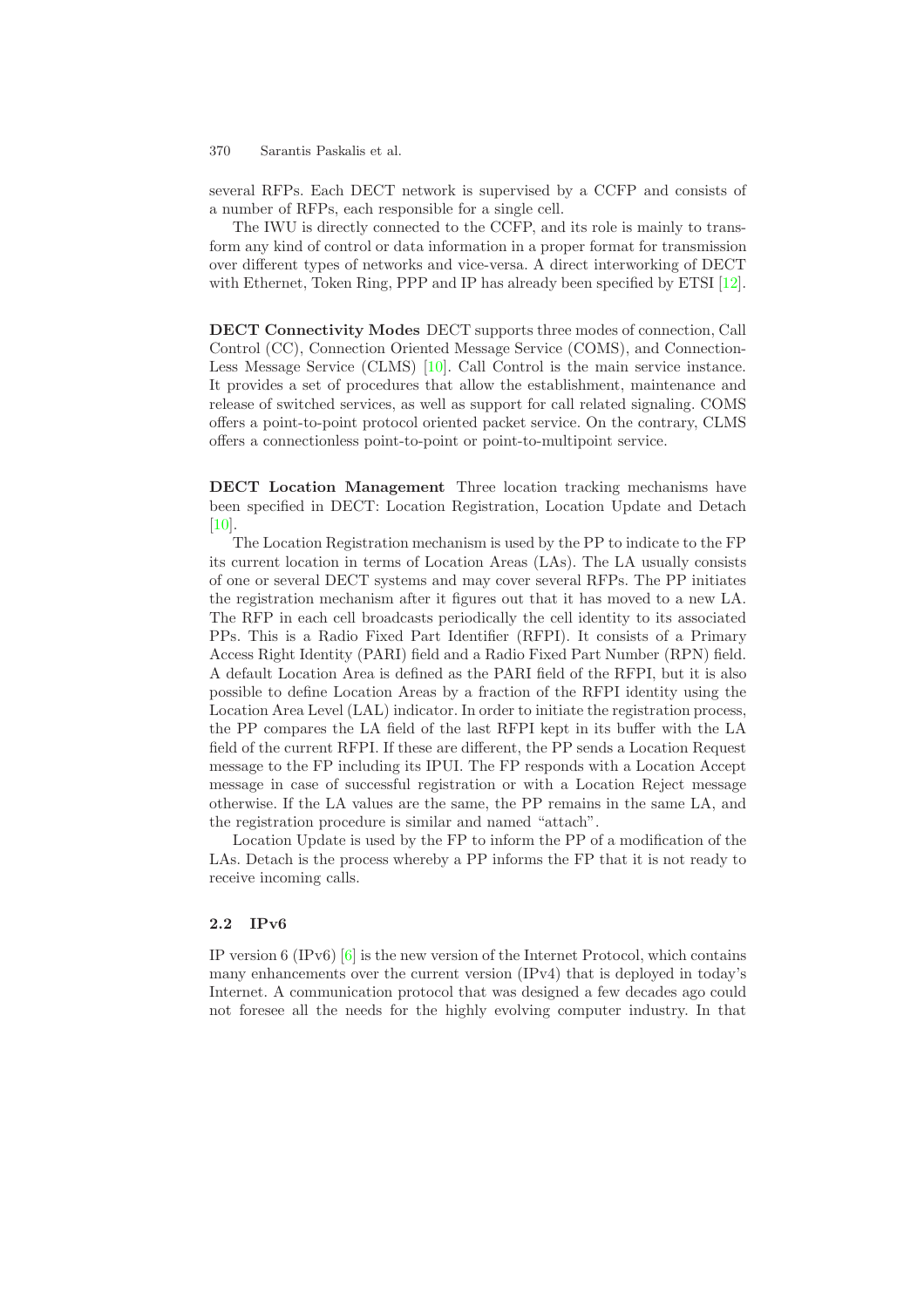<span id="page-3-1"></span><span id="page-3-0"></span>respect, IPv6 offers improvements in those areas that exhibited scalability or other types of problems. Some of these are:

- **–** Enhanced addressing scheme. The most visible and needed feature of IPv6 is the expansion of the address space from 32 to 128 bits, that provides support for a huge number of hosts, most of which are expected to be mobile. It also simplifies the address self configuration task for those devices. Multicast is improved and the "anycast" address is specified to send a packet to any one of a group of nodes.
- **–** Header simplification. Although the header size increases significantly (128 from 32 bits), the default header fields are reduced in number, resulting to more flexible processing in the intermediate routers.
- **–** Extensibility. The header fields restructuring has resulted in a more flexible header option processing manner. New header fields can be added without causing significant processing overhead.
- **–** Discrimination of packet flows. The Flow Label field added in the IPv6 header allows the distinction of packets according to their traffic "flows" and their potential preferential treatment.

Mobile IPv6 is a solid migration path from today's Internet to next generation networks, where mobile nodes and terminals need to be always on-line.

## **2.3 IPv6 Addressing Issues**

In IPv6 environments, a node may communicate through several interfaces. All interfaces are required to have at least one IPv6 address, their link-local address. Link-local addresses are used for communication between nodes in the same link (subnet), are unique for that link, and should be assigned prior to any other IPv6 address  $[16]$ . A link-local address is constructed by a specific prefix indicating local use only (FE80::/64), and an interface identifier that could be based on the EUI-64 [\[17\]](#page-17-2). In order to avoid any duplicate addresses, the "Duplicate Address Detection" mechanism is performed on all addresses before assignment. After a node is assigned a link-local address, it can proceed with stateful (DHCPv6) or stateless (IPv6 Stateless Auto-configuration) mechanisms to obtain a global IPv6 address.

**DHCPv6** In DHCPv6 [\[7\]](#page-16-4), the allocation of addresses to nodes follows the clientserver paradigm. The mobile node acts as a DHCP client requesting an address (or other configuration parameters) from a DHCP server. The client sends a solicitation message to the multicast address of all DHCP agents (FF02::1:2) in order to find a DHCP server that could provide the requested configuration parameters.

Each server identifies the client by a DHCP Unique Identifier (client DUID) contained in the solicitation message and replies with an advertisement message including the server DUID. The DUID (both client and server) is of variable length and constructed into one of four possible formats: Link-layer address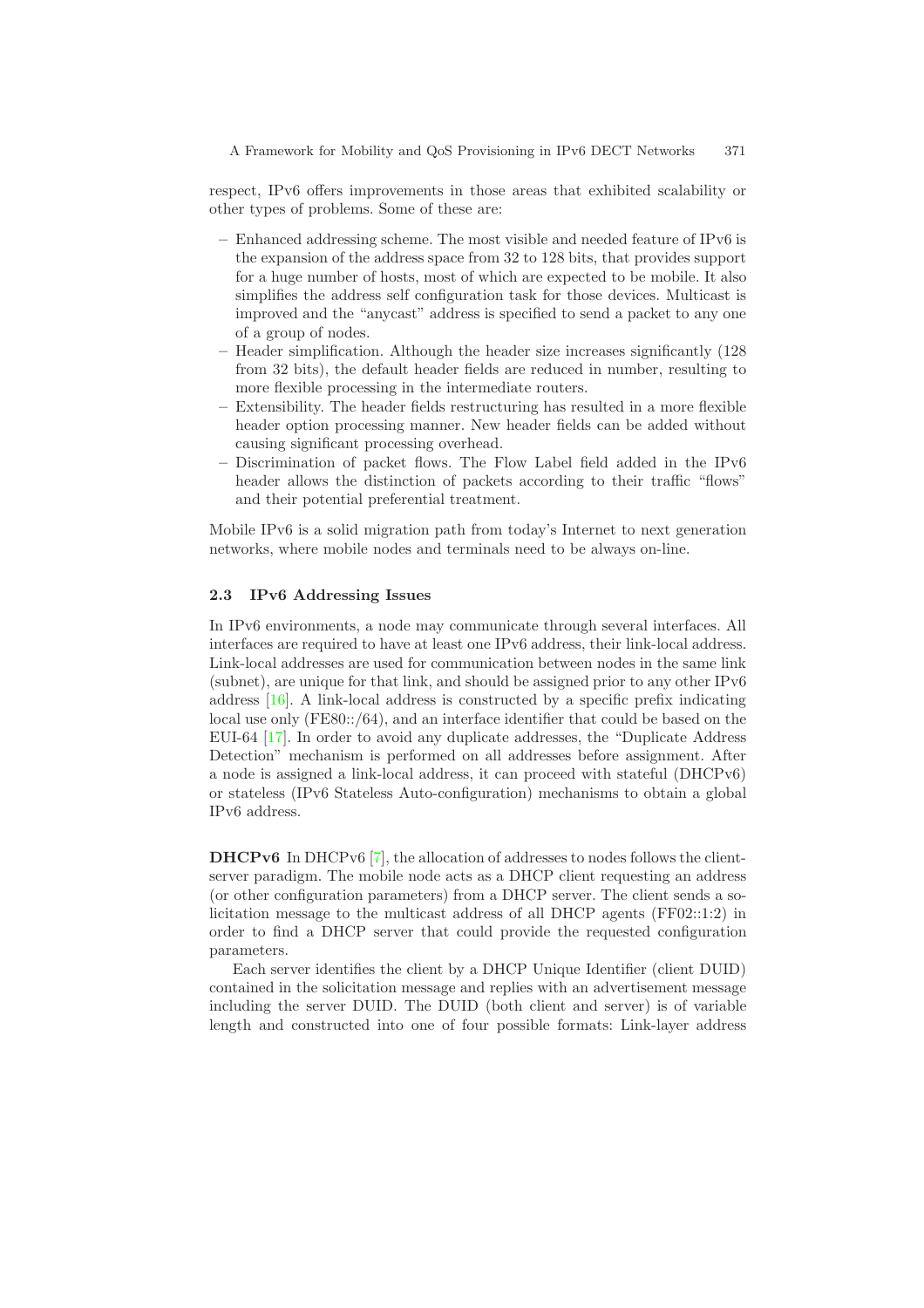<span id="page-4-0"></span>plus time, Vendor-assigned unique ID based on domain name, Vendor-assigned unique ID based on Enterprise Number or Link-layer address.

The solicitation and the advertisement messages also contain an option field called Identity Association (IA), which is a construct for identification, grouping and management of addresses assigned to a client interface. It is characterized by an IA identifier (IAID), chosen by the client to be unique among the IAIDs for the particular client. According to the suitability of the advertisement messages received regarding the IAs, the client choses the fittest server. DHCP servers may not be located on the client's physical link for scalability and economy reasons. In such cases, a DHCPv6 relay agent is placed in the client's subnet and is responsible for forwarding messages from client to server and vice versa.

After a specific server is chosen, the communication between the client and the particular server continues with the exchange of request-reply messages. The client sends a request message to the server, asking for resources. The request message includes the client identifier (DUID), the server identifier (DUID) and one or several IAs. The server, upon reception of a request message, examines an internal table, where the configuration parameters for each interface are kept, and allocates IPv6 addresses to the client. The allocation procedure is based on the link to which the client is attached, the DUID supplied by the client and other information supplied by the client or the relay agent. During this process, a binding between each interface of the client and the allocated IPv6 addresses for that interface is built. This binding is indexed by the tuple *<*DUID, IAtype, IAID*>*, where the DUID is the client DUID, the IA-type is the address type of the IA (for example temporary) and the IAID is the identifier for the IA that requests DHCP resources from the server. After the allocation mechanism is completed, a reply is sent back to the client, indicating successful or unsuccessful binding, i.e IPv6 addresses are allocated or not to the requesting interface. Each IPv6 address assigned to an IA has a specific expiration time (lease), which is included in the reply message and may be renewed later.

**IPv6 Stateless Auto-Configuration** IPv6 provides a stateless configuration mode [\[27\]](#page-17-3) for IPv6 nodes. In this mode, the assignment of IPv6 addresses is simplified and there is no need for servers. After an interface is assigned a linklocal address, the node tries to construct a global IPv6 address. The global address is formed by substituting the link-local prefix with the subnet prefix in the link-local address. In other words, the IPv6 address is formed with the addition of the advertised subnet prefix to the interface identifier.

The powered-on node discovers the subnet prefix, by means of Router Advertisements (broadcast periodically) or by sending a Router Solicitation to the all-routers multicast group [\[20\]](#page-17-4). The Router Advertisements contain the subnet prefixand additional information, such as the lifetime values which indicate how long the addresses remain valid. Since the delay for a Router Advertisement is critical for the performance of stateless configuration, the node may generate a link-local address and send a Router Solicitation in parallel in order to speed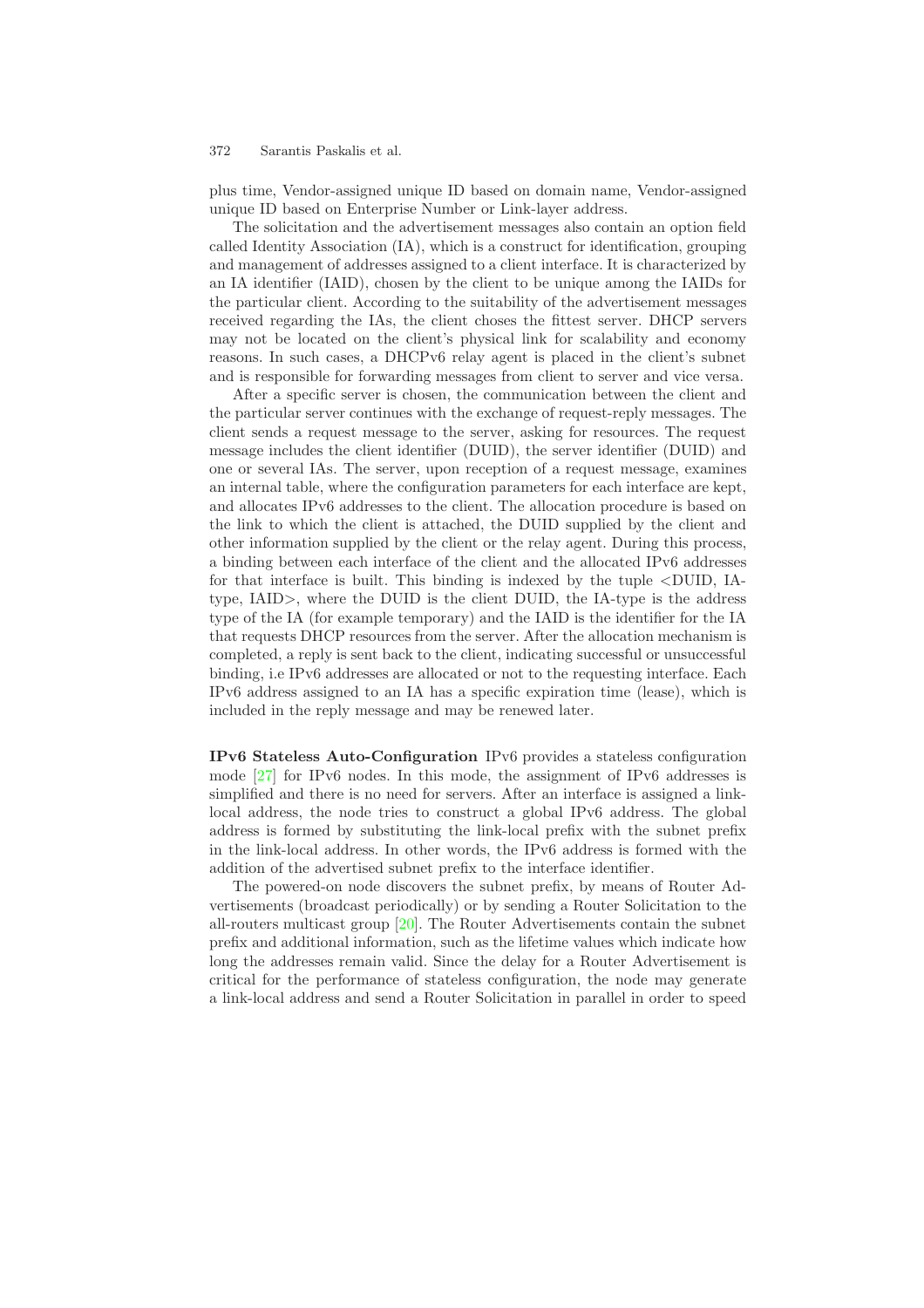<span id="page-5-2"></span><span id="page-5-1"></span><span id="page-5-0"></span>

**Fig. 2.** Mobile IPv6 functionality

the process. This procedure may save time when the Router Advertisement is not received a short time after the assignment of the link-local address.

**Addressing Schemes Assessment** The two ways of IPv6 addressing configuration offer different advantages according to the configuration needs.

The use of stateless auto-configuration minimizes the signaling required before an address is assigned to an interface. Thus, stateless auto-configuration is attractive in cases where the need for extra configuration parameters is legible and the domain is not particularly concerned with the exact addresses used by hosts.

DHCPv6 instead, is not only a "stateful" version of stateless autoconfiguration, but it extends the configuration parameters supported. With DHCPv6, the administration of IPv6 addresses is very flexible. The use of Dynamic Updates to Domain Name Servers (DNS) for auto-registration is also possible. DHCPv6 capabilities move beyond the usual addressing issues and may include load balancing mechanisms between DHCP servers [\[28\]](#page-17-5) or security enhancements [\[13\]](#page-16-5). The drawback of the DHCPv6 approach is the accurate addressing issues, the necessity to keep several identifiers on persistent storage and the increased signaling exchanged. This implies the presence of servers with certain hardware capabilities.

### **2.4 Mobile IPv6**

Mobile IPv4 [\[23\]](#page-17-6) was developed as a mobility extension for IPv4 [\[24\]](#page-17-7). It introduced the concept that a mobile node should be always reachable through a single IP address, independently of its actual location. To achieve this goal, new entities and terms were introduced and existing components were enhanced. The main concept is that any mobile node should always be reachable by means of a single IP address, its Home Address.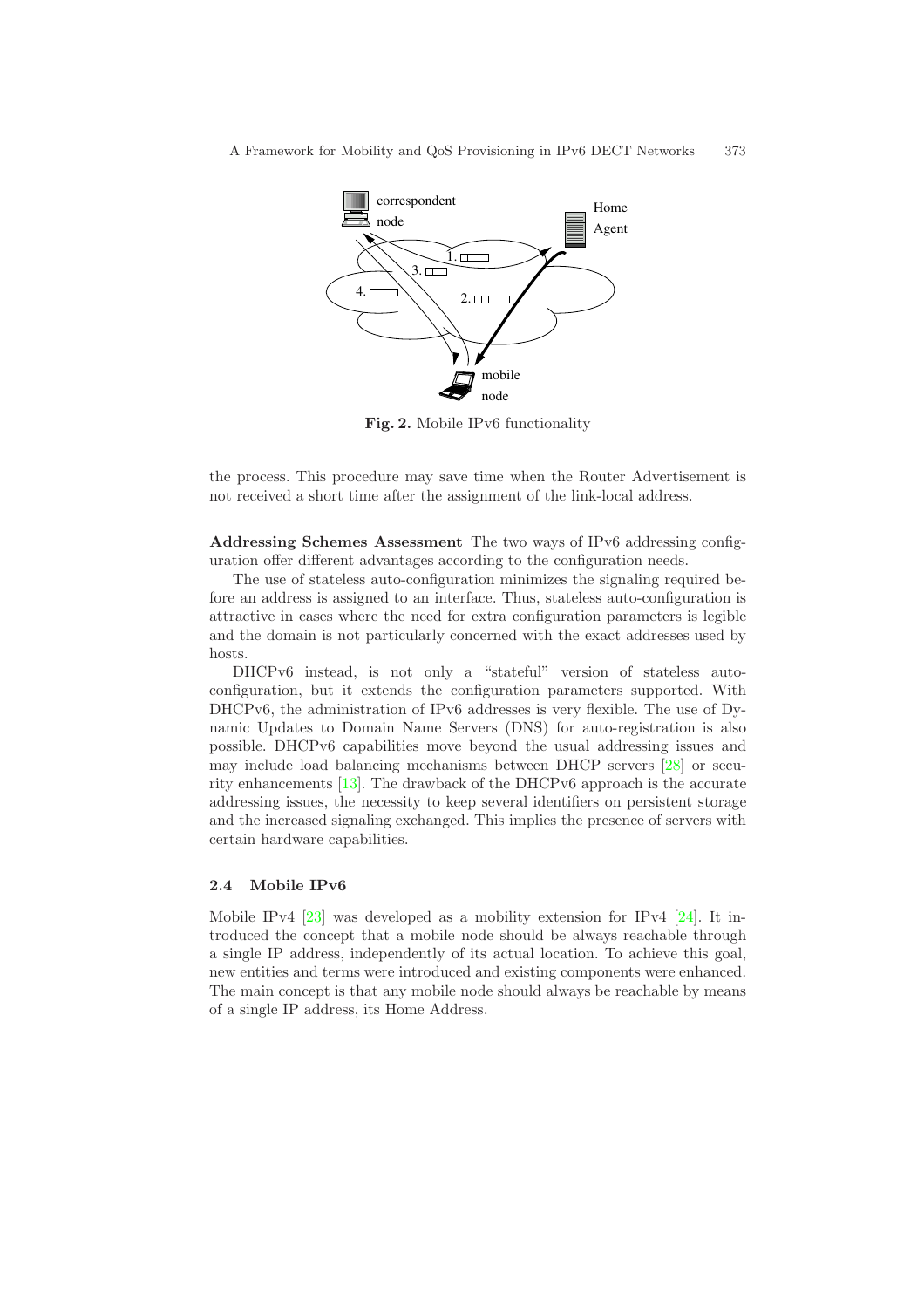<span id="page-6-1"></span><span id="page-6-0"></span>Since the Internet Protocol was not designed for mobile hosts, Mobile IPv4 had to work around many problems in suboptimal manners. Triangular routing, extensive tunneling and firewall problems are but a few. IPv6, on the other hand, is a new protocol that takes into account the expected growth in the number and capabilities of mobile devices. The respective mobility extension for IPv6 is Mobile IPv6 [\[18\]](#page-17-8). Mobile IPv6, in contrast to Mobile IPv4, takes advantage of the infrastructure IPv6 offers to support mobile hosts and enables a more efficient communication path for mobile computers.

The philosophy behind Mobile IPv6 has remained the same as in Mobile IPv4. Each mobile node is always identified by its Home Address, regardless of its current point of attachment to the Internet. When it is located away from its home network, the mobile node has also a Care-of Address indicating its current location. Any packets destined to the Home Address are rerouted to its Care-of Address. IPv6 supports bindings between the Home Address of the PP and its respective Care-of Address in any other IPv6 host that communicates with that mobile. An analytical signaling exchange is illustrated in Fig. [2.](#page-5-0)

The mobile node is roaming in a foreign network and has informed its Home Agent with a Binding Update about its current Care-of Address previous to the presented packet exchange. In the first step, an IPv6 capable host across the Internet is sending a packet destined to the mobile node's IPv6 Home Address. The Home Agent intercepts it by means of IPv6 Network Discovery [\[20\]](#page-17-4). It figures out that the mobile node is not attached to its home link, but it roams in a foreign network and has acquired the Care-of Address. The second step is the transmission from the Home Agent to the Care-of Address of the mobile node of an encapsulated packet, that contains the original packet as payload and an additional header consisting of the current Care-of Address. The mobile node decapsulates it and, wishing to establish a direct communication to the correspondent host, transmits to the correspondent host a Binding Update, that informs it about the *<*Home Address, Care-of Address*>* binding (packet 3). The correspondent host, on the reception of the Binding Update, creates a cache binding for the Home and Care-of Address of the mobile host and transmits any remaining packets directly to the Care-of Address (packet 4) bypassing the home network altogether. The procedure is transparent to the higher layers (above IPv6) and the application need not know that the communicating node is not attached to its home network.

### **2.5 Quality of Service**

Quality of Service (QoS) is an ambiguous concept with different interpretations. In the Internet community, two schools of thought have gained ground for the provision of QoS: the Integrated Services Architecture [\[4\]](#page-16-6) and the Differentiated Services Architecture [\[3\]](#page-16-7). The common aspect in both architectures is the effort undertaken to treat certain packets preferentially, so as to "guarantee" their on-time delivery. They are mainly targeted to real-time applications such as Voice-over-IP or streaming video.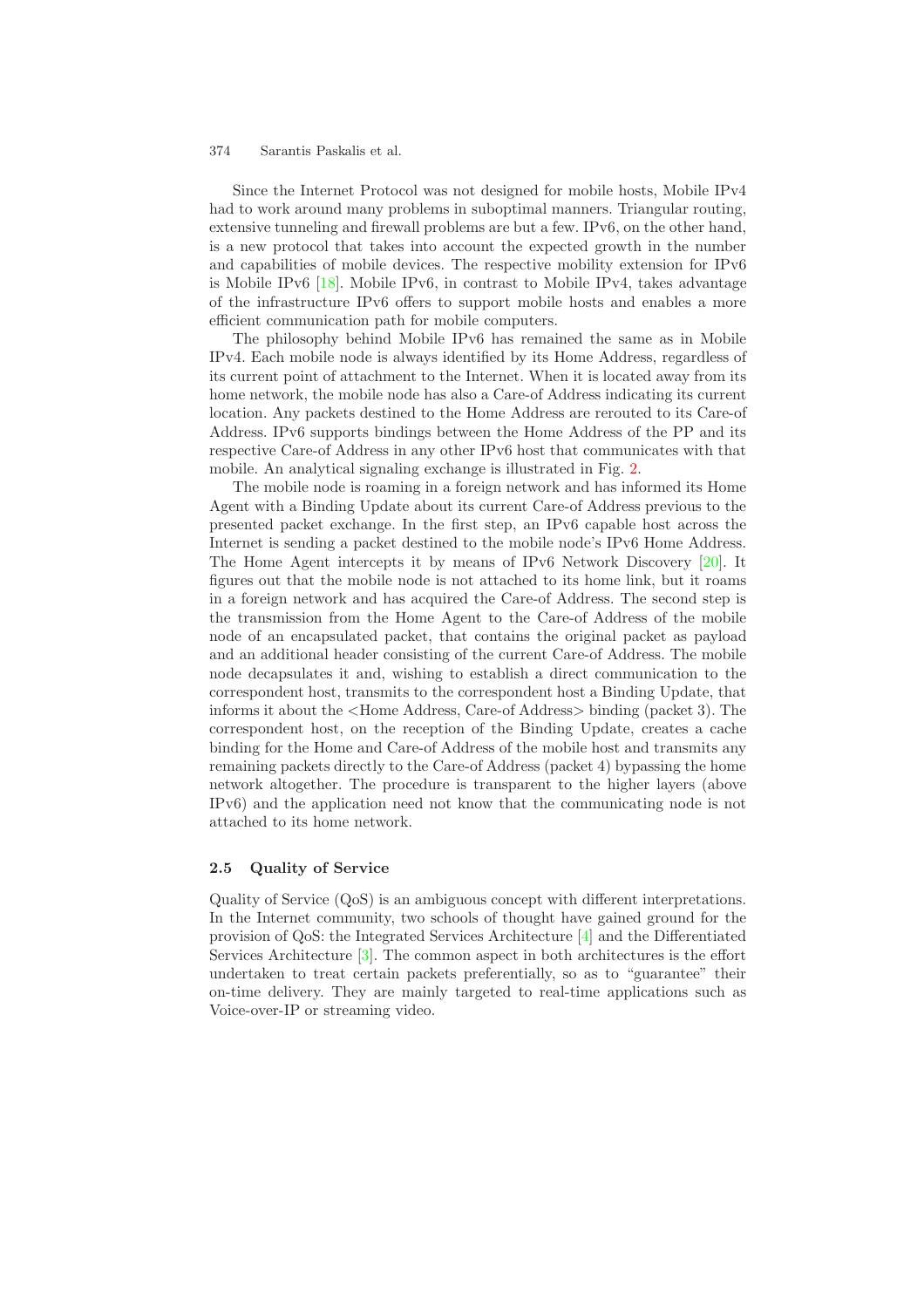<span id="page-7-2"></span><span id="page-7-1"></span>RSVP [\[5\]](#page-16-8) is a protocol implementation of the Integrated Services Architecture. It provides a well defined means to specify a data flow and to reserve resources in the communication path of the flow. It is designed to deal end-to-end with unidirectional flows, facilitating QoS requests throughout the communication route. Its flexibility stems from the fact that it does not deal directly with QoS service details or flow specification, but merely interacts with the respective "packet scheduler" and "packet classifier" at each node to ensure provision of the necessary QoS and flow identification. In our study, we will use the Fixed Filter reservation style, suitable for unicast applications. The two fundamental RSVP message types are Resv and Path.

Each RSVP sender host transmits RSVP "Path" messages downstream along the route provided by the routing protocol, following the paths of the data. These Path messages store "path state" in each node along the way. This path state includes at least the unicast IP address of the previous hop node, which is used to route the Resv messages hop-by-hop in the reverse direction.

Each receiver host sends RSVP reservation request (Resv) messages upstream toward the senders. These messages must follow exactly the reverse of the path(s) the data packets will use, upstream to the sender host. They create and maintain "reservation state" in each node along the path(s). Resv messages must finally be delivered to the sender host, so that the host can set up appropriate traffic control parameters for the first hop.

The Integrated Services architecture is best applied to access networks due to its fine-grained classification, whereas core networks can scale better when the Differentiated Services architecture is applied. In our study, we assume that QoS reservations are performed with RSVP in the access network. The core network can support either kind of QoS architecture. If it only supports Differentiated Services, then some interworking scheme can be employed [\[1\]](#page-16-9). If the core network supports RSVP, then no extra components need to be added.

### **2.6 Related Work**

IP transportation over DECT is an issue that is generally covered by the DPRS specification [\[12\]](#page-16-10). The provision, however, of efficiency and flexibility is the goal of ongoing research work. Mobility between different DECT access networks and DECT interworking with Mobile IP is dealt with in [\[19\]](#page-17-9). The efficiency of IP transportation over DECT is examined in [\[30\]](#page-17-10). QoS in the light of interworking with the service classes of 3G networks is approached in [\[15\]](#page-16-11). Our work aims to provide an integrated framework, in which DECT terminals can be used as fully fledged QoS-aware IPv6 terminals.

# <span id="page-7-0"></span>**3 Proposed Framework**

#### **3.1 System Architecture**

The system architecture for the integration of DECT with Mobile IPv6 and RSVP is based on the standard functionality of DECT mobility procedures. As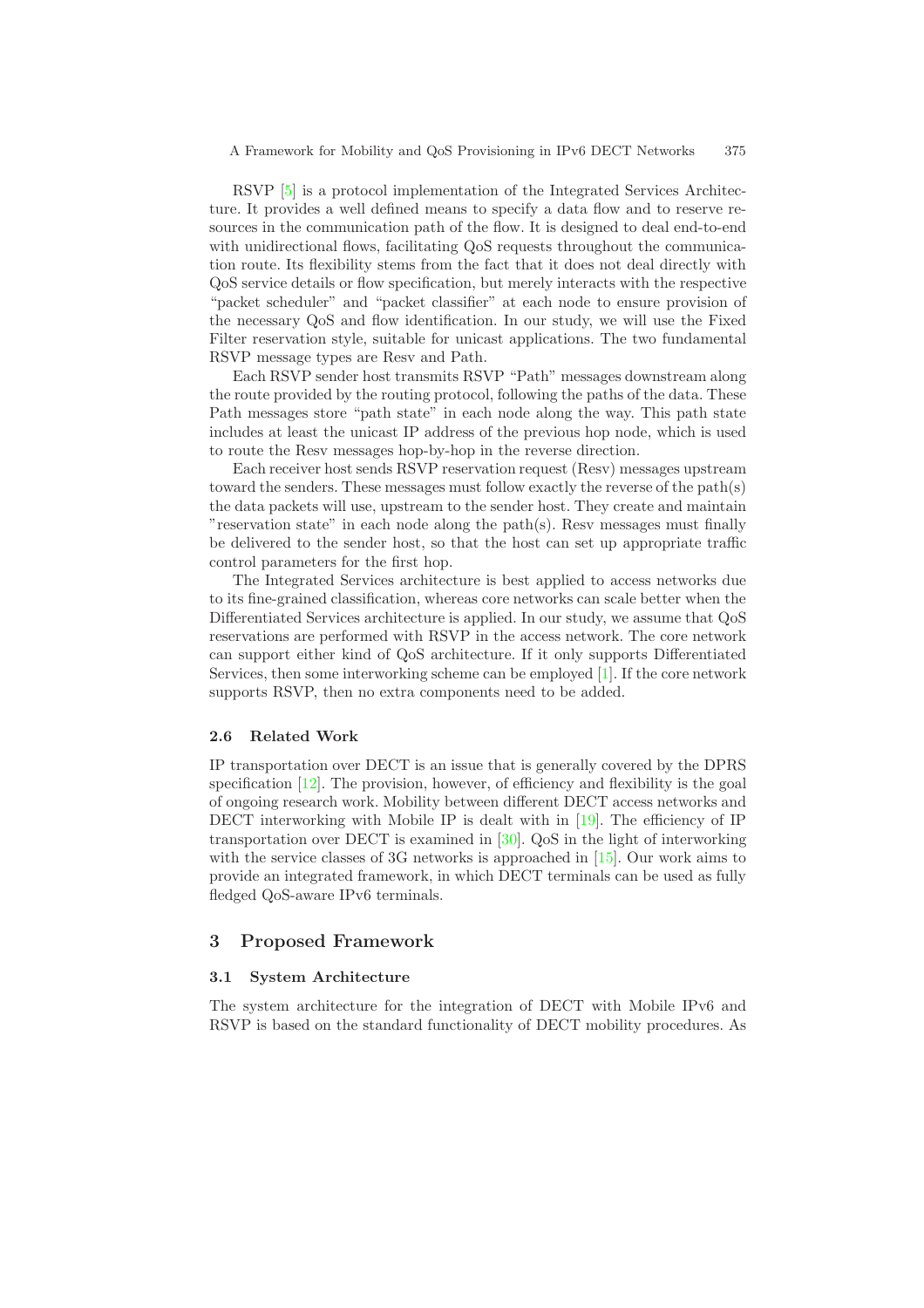<span id="page-8-1"></span><span id="page-8-0"></span>

**Fig. 3.** System Protocol Stack – User Plane

shown in Fig. [1,](#page-1-2) the DECT access network is considered as the subnet link in the DECT/Mobile IPv6 architecture. Each DECT network (subnet) is supervised by a CCFP and consists of a number of RFPs, each responsible for a single cell. The CCFP is directly connected to the IWU in order to provide Internet connectivity. The PP is always identified by two unique addresses: the IPv6 Home Address in the IPv6 network and the DECT International Portable User Identity (IPUI) in the DECT access network

The overall architecture is divided into two planes: The Control Plane (C-Plane) and the User Plane (U-Plane). The U-Plane includes the PHY, MAC and DLC layers. It is used for transmission of IP packets over the DECT links using the LU10 frame format service  $[9]$  of the DLC layer  $[12]$ . The essential entity for the data transfer is the IWU, placed between the DLC and IPv6 layers. The set of IWU functions is realized as a separate sublayer which is already defined in [\[12\]](#page-16-1). The CCFP-IWU is the border between DECT and IPv6 procedures, as illustrated in Fig. [3.](#page-8-0)

Regarding the signaling information transfer, the Control Plane is extended with the NWK layer functionality compared to the User Plane as illustrated in Fig. [4.](#page-9-0) The use of the PHY, MAC, DLC layers and IWU is similar to that in the U-plane. In order to establish, negotiate, modify and release a connection, the Call Control (CC) entity procedures are used, while the Mobility Management (MM) entity describes the steps needed for the treatment of each type of location tracking and handoff.

#### **3.2 IP Transportation over DECT Connections**

After careful analysis of the functionality provided by the DECT connection modes in Section [2.1,](#page-2-0) CC seems to be more suitable to support IP traffic with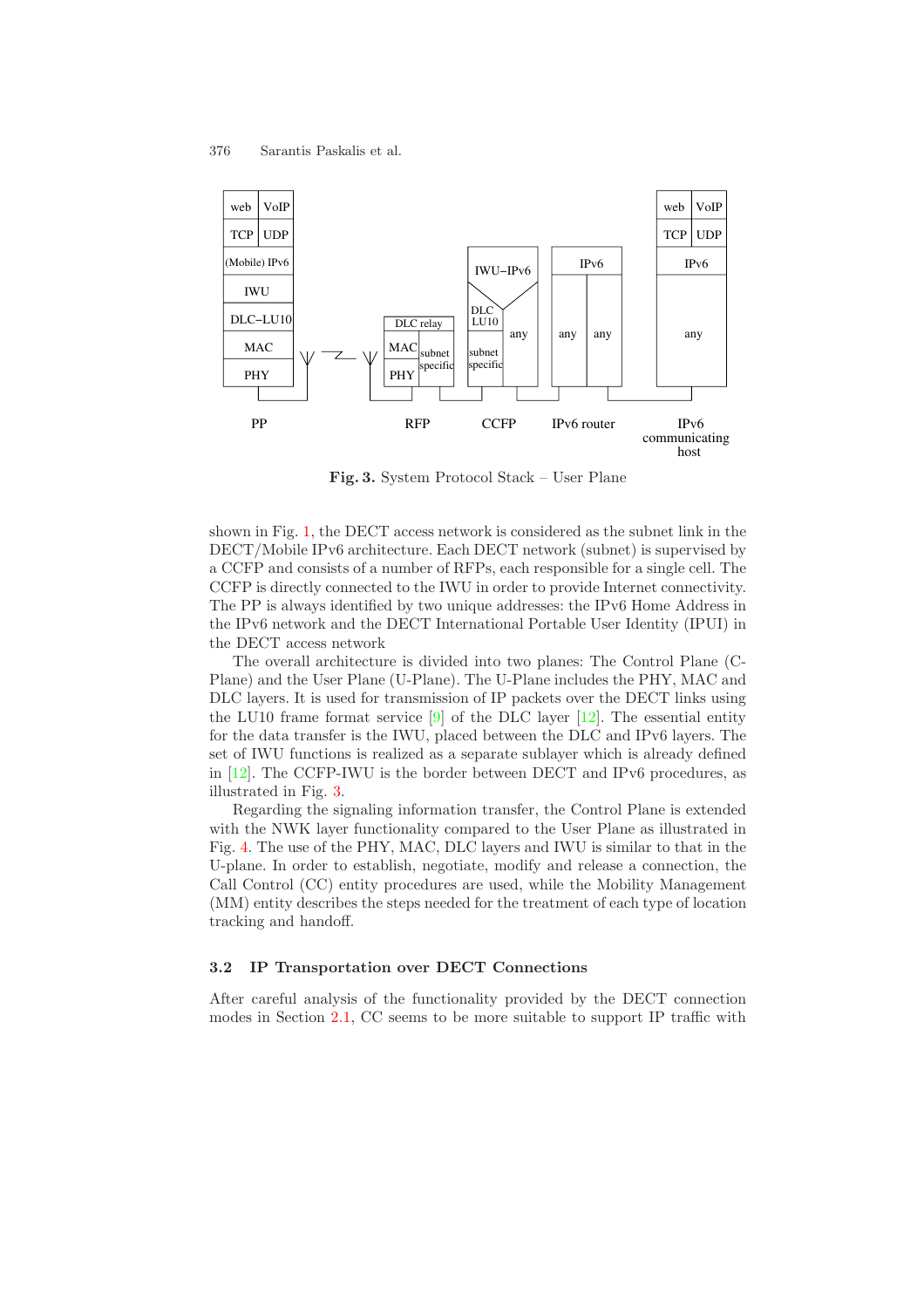<span id="page-9-1"></span><span id="page-9-0"></span>

**Fig. 4.** DECT Protocol Stack – Control Plane

QoS provisioning. Specifically, CLMS is not quite suitable due to its limitation in supporting bandwidth demanding applications. COMS does not offer advanced connection modes which allow negotiation of the bandwidth allocated for the specific instance. Therefore, the remaining approach was to utilize the CC service that supports an extended functionality for service negotiation.

In CC procedures, each independent service is a "call" and is controlled by an independent instance of the CC. CC represents a group of procedures covering all aspects of call establishment, modification and release. In our proposed framework, the procedure of initiating a CC connection executes upon the terminal's power-on. Following this initiation sequence, the DECT enabled device has a setup IP communication route as soon as possible after the power-on.

#### **3.3 DECT–Mobile IPv6 Location Management – Registration**

In every mobile environment, it is important for the network to keep track of the position of each terminal, in order to set up and route properly incoming calls, connections or packets. Issues of determining and finding the mobile hosts are covered through the Location Management procedures.

The mobility management procedures in DECT and Mobile IPv6 described earlier point out that the interworking between DECT and Mobile IPv6 has to be very efficient so as not to affect the current functionality of the two technologies. The efficiency can be accomplished by considering two levels of mobility: A DECT mobility level and a Mobile IPv6 mobility level. The former is responsible for any movement inside a single DECT network, whereas the latter deals with cases where mobility is extended beyond the boundaries of a single DECT island.

Based on the architecture presented in Fig. [1,](#page-1-1) the CCFP can be considered as an edge router related to the DECT network. It is responsible for forwarding messages outside the DECT boundaries and generating proper Router Advertisement messages. The advertisements are used to determine the address configuration policy for a non-configured host [\[20\]](#page-17-11). In our proposed system, advanced configuration and security features are desirable and, thus, DHCPv6 is deemed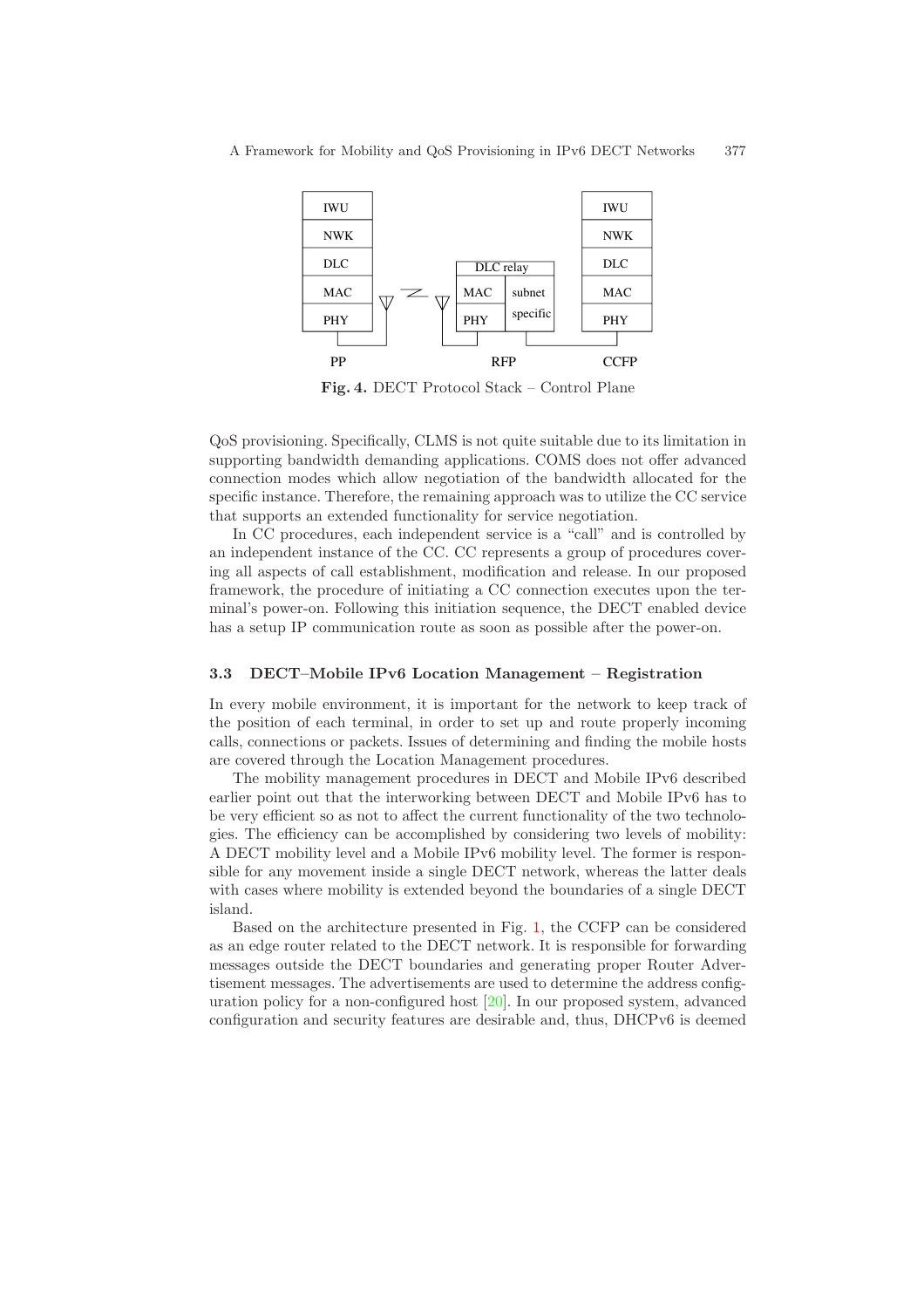<span id="page-10-0"></span>

**Fig. 5.** Location registration for an IPv6 enabled DECT terminal

appropriate. The DHCPv6 server can be included in the CCFP functionality, whereas the PP can act as a DHCPv6 client. The necessary signaling flow for the location registration case is illustrated in Fig. [5.](#page-10-0)

After the PP determines a change regarding the LA, it tries to establish a physical connection with the RFP in its current area. This is accomplished by the Bearer Request and Bearer Confirm messages. Since the PP has recently moved to the new location area, it is important to register its position. This is done with the exchange of DECT Location Registration messages. A Location Request message is sent from the PP to the CCFP, including the IPUI of the PP. A Location Accept message is returned from the CCFP. At this point the DECT mobility functionality stops and IPv6 procedures take over in order to establish a communication path for IPv6 packets to be received from and transmitted outside the DECT network. Afterward, a NWK layer set-up process is initiated between the PP and the CCFP. A CC-Setup message is sent to the CCFP indicating a new connection and a response is sent back from the CCFP through the CC-Connect message. The communication between the two entities can be ciphered (Layer 2 Ciphering messages) for enhanced security. The new connection establishment is finished with a CC-Connect Ack sent from the PP to the CCFP.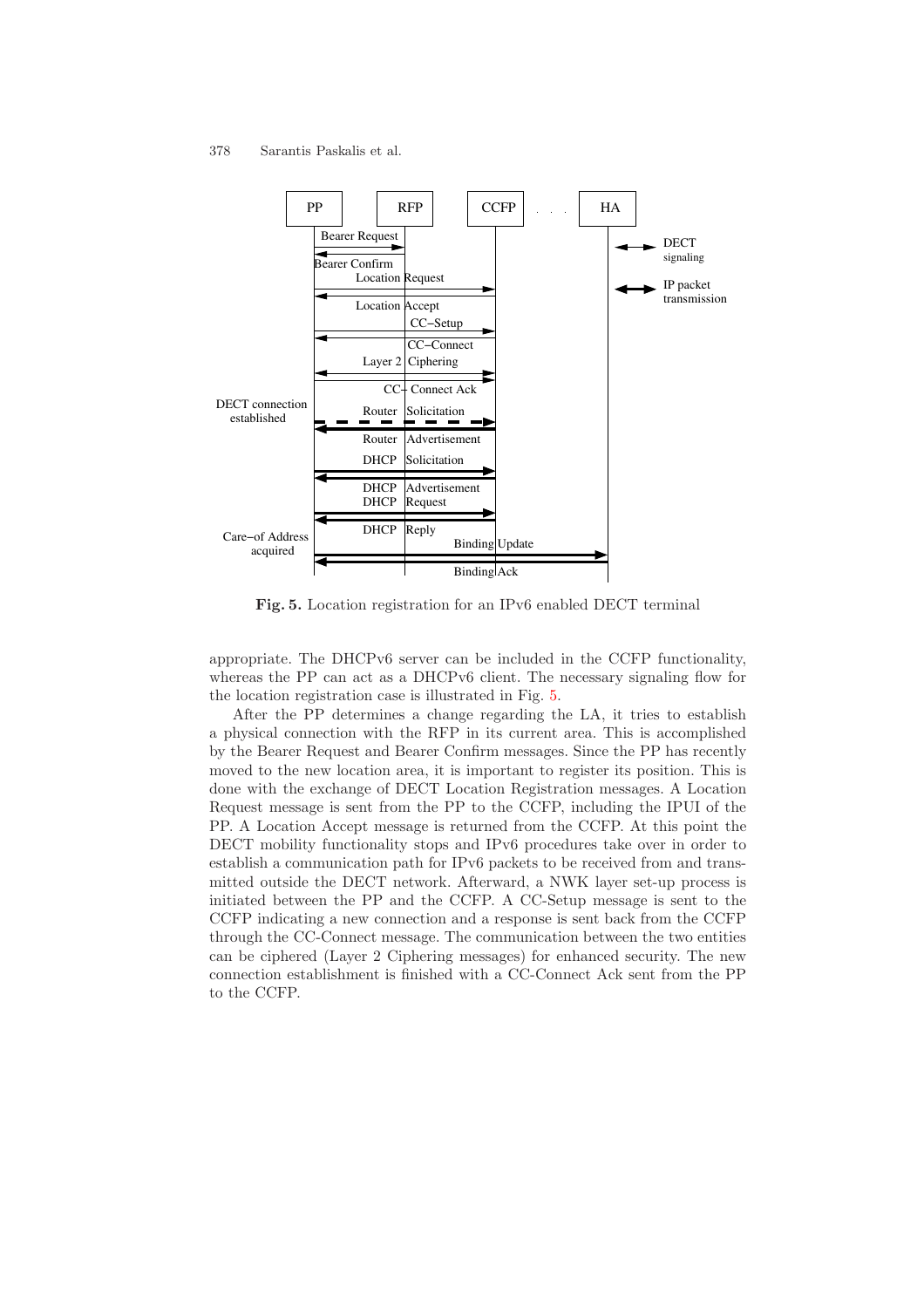<span id="page-11-2"></span><span id="page-11-1"></span>Before acquiring a global IPv6 address, the PP must have a link-local address for communication inside the subnet (a single interface per IPv6 node is assumed). The interface identifier for a link-local address can be for example the 40-bit type N IPUI, which is the residential default IPUI. It is a unique type, as mandated by [\[11\]](#page-16-13). The IPUI is zero-padded in order to build a 64-bit interface identifier [\[17\]](#page-17-2). After acquiring a link-local address, the PP must get a global address. The PP may optionally generate a Router Solicitation message in order to check the presence of a router. If a Router Advertisement is received, the PP can decide for the use of DHCPv6 or the Stateless Autoconfiguration based on the contents of the message. If no Router Advertisement is received, the absence of a router is assumed and DHCPv6 is used. If DHCPv6 is the preferred configuration protocol, the PP will send a Solicitation message to the multicast address of all DHCP Agents in order to discover a proper DHCPv6 server. The Solicitation message should contain a Link-layer type DUID and particularly the 40-bit type N IPUI in the place of the client DUID for unique identification. DHCPv6 servers (CCFP) reply with Advertisement messages containing the offered resources (addresses or other parameters) and the server DUID. In order to avoid any conflict between clients' and servers' DUIDs, the servers' DUIDs are selected to be different than any DECT IPUI. After receiving Advertisement messages, the PP selects a DHCPv6 server (the server located on the CCFP is recommended for minimum signaling traffic) and sends a Request message to the selected server (CCFP). The DHCPv6 server (CCFP) updates its internal resource tables, selects an IPv6 address and sends a Reply message to the PP. After the PP receives the Reply, it may immediately use an IPv6 address and Mobile IPv6 Registration procedures follow.

The PP will send a Binding Update to its Home Agent (HA) indicating its new Care-of-Address. The Home Agent checks the credentials of the mobile and if the authentication is successful, it replies with a Binding Ack. After that message exchange, the mobile is globally reachable through its Home Address.

#### <span id="page-11-0"></span>**3.4 Handoff**

A handoff occurs when the PP switches to a different point of attachment (RFP). Two handoff cases exist, the internal and the external handoff. In the former case the two successive RFPs, onto which the PP attaches, are controlled by the same CCFP (Cells 1 and 2). In the latter case, the PP switches to an RFP that is controlled by a different CCFP.

The internal handoff case is handled exclusively through DECT mobility procedures [\[10\]](#page-16-14). Hence, no interaction with IP takes place when a PP is moving solely inside a DECT access network that is controlled by a single CCFP.

The interesting case is the external handoff. When the PP switches to an RFP that is controlled by a different CCFP, it can no longer maintain the same address for roaming in that network. For illustration purposes, we assume the generic case, where the PP is already roaming in a foreign network, has acquired a Care-of Address, and is communicating with another host on the Internet.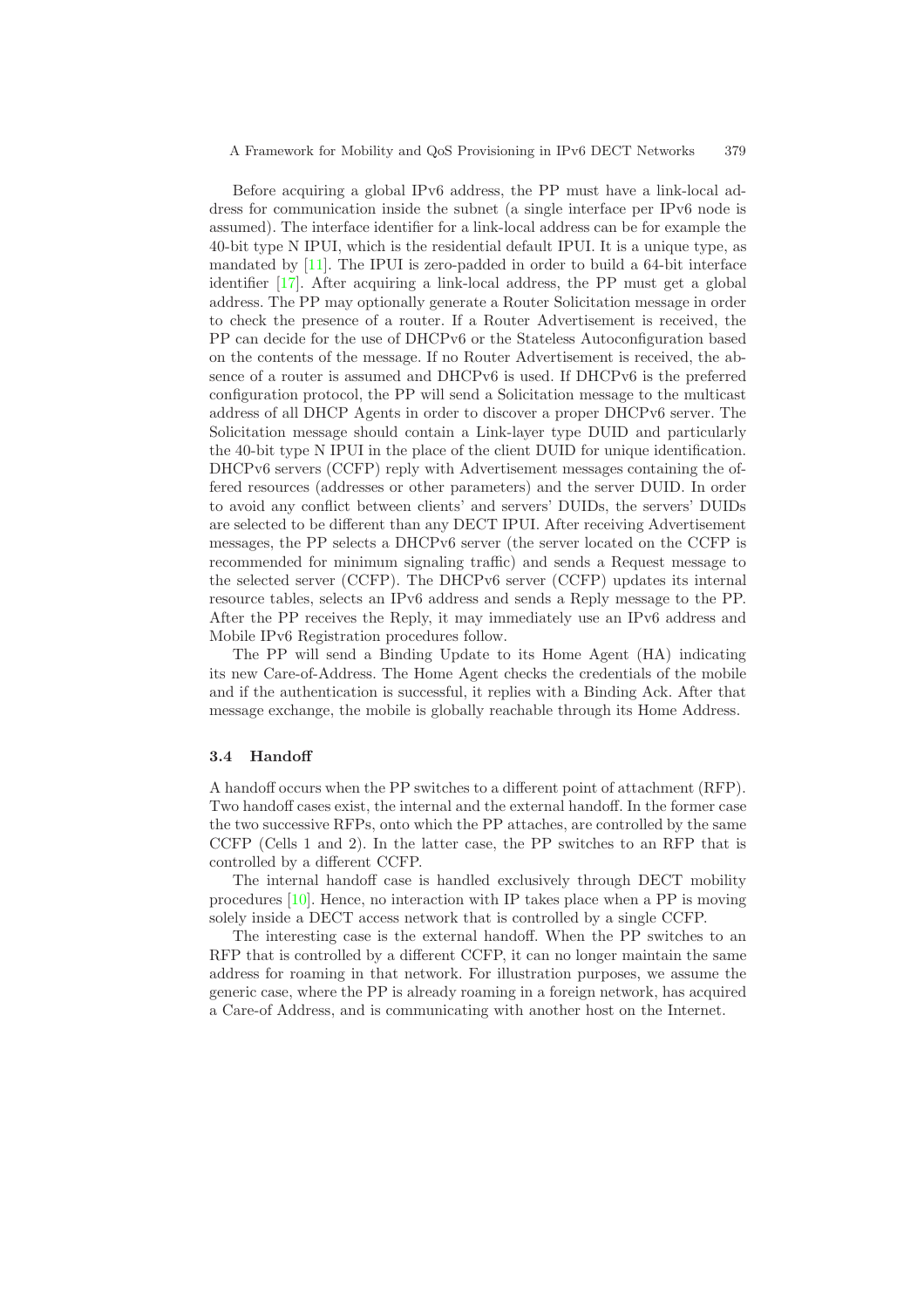<span id="page-12-0"></span>

**Fig. 6.** IPv6 signaling exchange after a handoff

When the PP detects that a neighboring cell offers better communication conditions, the PP hands off to the new RFP. The new RFP is assumed to be controlled by a different CCFP. Since no communication mechanisms are defined in DECT for CCFP–CCFP interaction and we are dealing with IPv6 enabled devices, Mobile IPv6 is activated and its mobility procedures are applied.

Figure [6](#page-12-0) illustrates the signaling exchange for a handed off PP. The RFP entities are omitted, since they just relay the data to the respective CCFPs. When the PP hands off, it begins the location registration procedure detailed in Fig. [5.](#page-10-0) After the DECT location registration procedure, and the Care-of Address configuration is completed, the PP sends a Binding Update to its Home Agent to inform it about the Care-of Address modification. Since it is already engaged in an IPv6 communication with a correspondent node (CN), it issues a Binding Update to it as well. Additionally, the PP may send a Binding Update to the previous CCFP. The old CCFP acts as a Home Agent for the previous Care-of Address and forwards any incoming packets toward the new Care-of Address.

Any entity that received a Binding Update (Home Agent, Correspondent Node, old CCFP) should respond with a a Binding Ack to indicate the reception and successful processing of the Binding Update. After this mobility signaling, the communication with the correspondent node can continue through the new Care-of Address.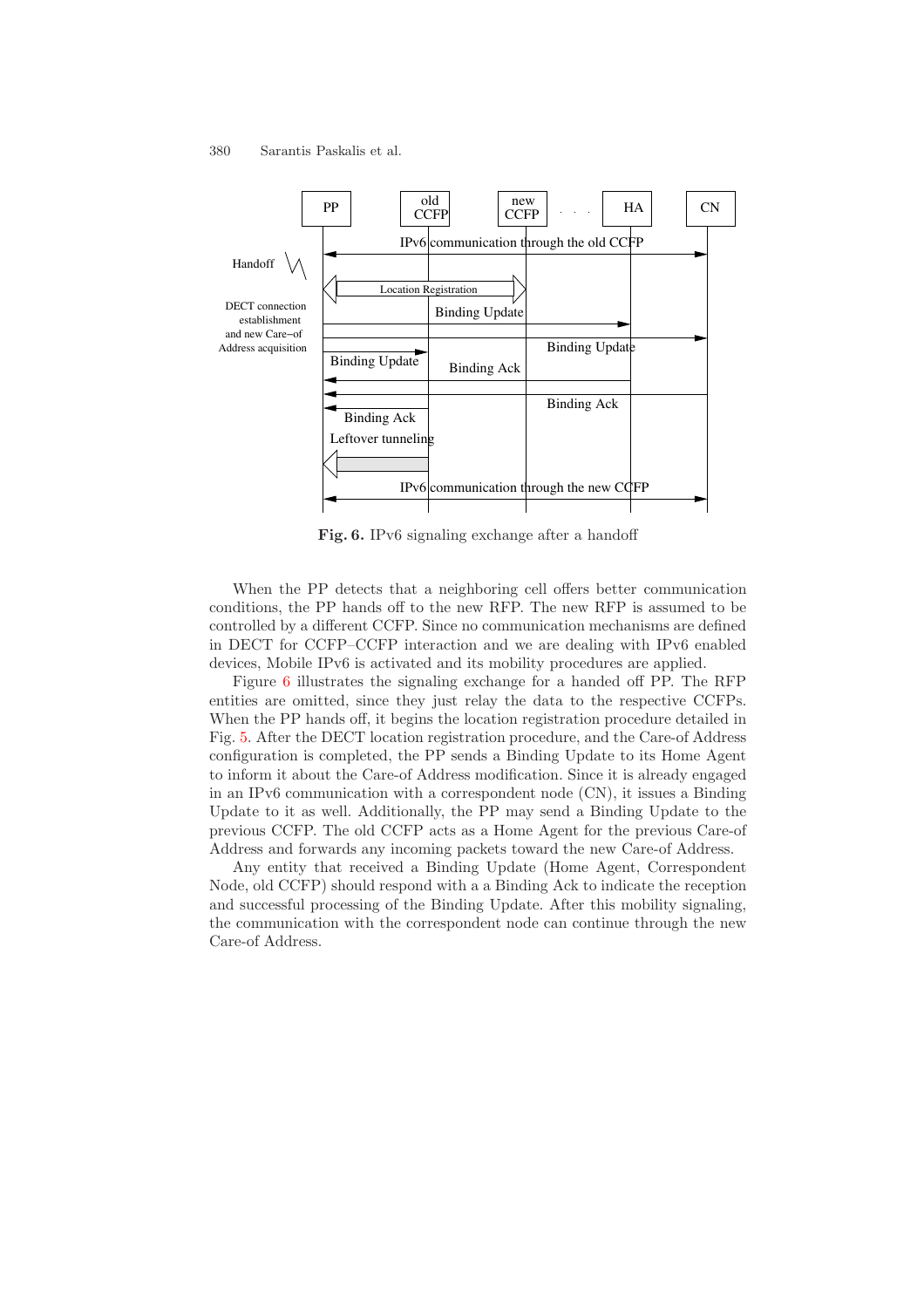# <span id="page-13-2"></span><span id="page-13-1"></span><span id="page-13-0"></span>**4 QoS Provisioning**

A DECT network constituted by portable parts and fixed parts, comprises a characteristic example of access network. Due to the rather limited available bandwidth and the foreseen demand for QoS with strict requirements, the Integrated Services architecture and the RSVP signaling protocol form the basis for the preferred QoS framework.

#### **4.1 DECT–RSVP Interworking**

The Integrated Services Architecture supports the following QoS traffic classes:

- **–** Controlled Load Service Class [\[29\]](#page-17-12). Controlled-load service provides a data flow with a quality of service closely approximating the QoS that the same flow would receive from an unloaded network element. It uses admission control to assure that this service is received even when the network element is overloaded.
- **–** Guaranteed Service Class [\[25\]](#page-17-13). Guaranteed service provides firm (mathematically provable) bounds on end-to-end datagram queuing delays. This service makes it possible to provide a service that guarantees both delay and bandwidth.
- **–** Null Service Class [\[2\]](#page-16-15). Null service is intended for applications that require some form of prioritized service, but cannot quantify their resource requirements. The requirements specification is left to the network administrator.

These classes along with the Best Effort service class should be supported by DECT. One method is to use the different DECT Layer 3 services such as Call Control (CC), Connection Oriented Message Service (COMS) and Connection-Less Message Service (CLMS) to support the QoS classes as suggested in [\[15\]](#page-16-11). A more efficient method is to explore the extended functionality offered by CC, to accommodate the IP service requirements.

To this end, we assume that the PP has already established a connection with CCFP, using the CC service. A DECT connection is setup at power-on so that the portable can configure an IP address and various other network characteristics as described in the previous section. This connection is used by the portable as a default route for its IP traffic from and to the outside IP networks. It should be always up, although it may be configured to reduce its bandwidth in idle periods. This is the route for all the non-QoS traffic for the Portable Part, i.e. its besteffort connection. The actual QoS provisioning procedures depend on whether the DECT terminal includes RSVP functionality or not, as will be described in the following sections.

#### **4.2 DECT Terminals with RSVP Functionality**

If an application, running at the mobile terminal with RSVP functionality, wishes to establish a QoS connection with the outside IP network, it will issue a Path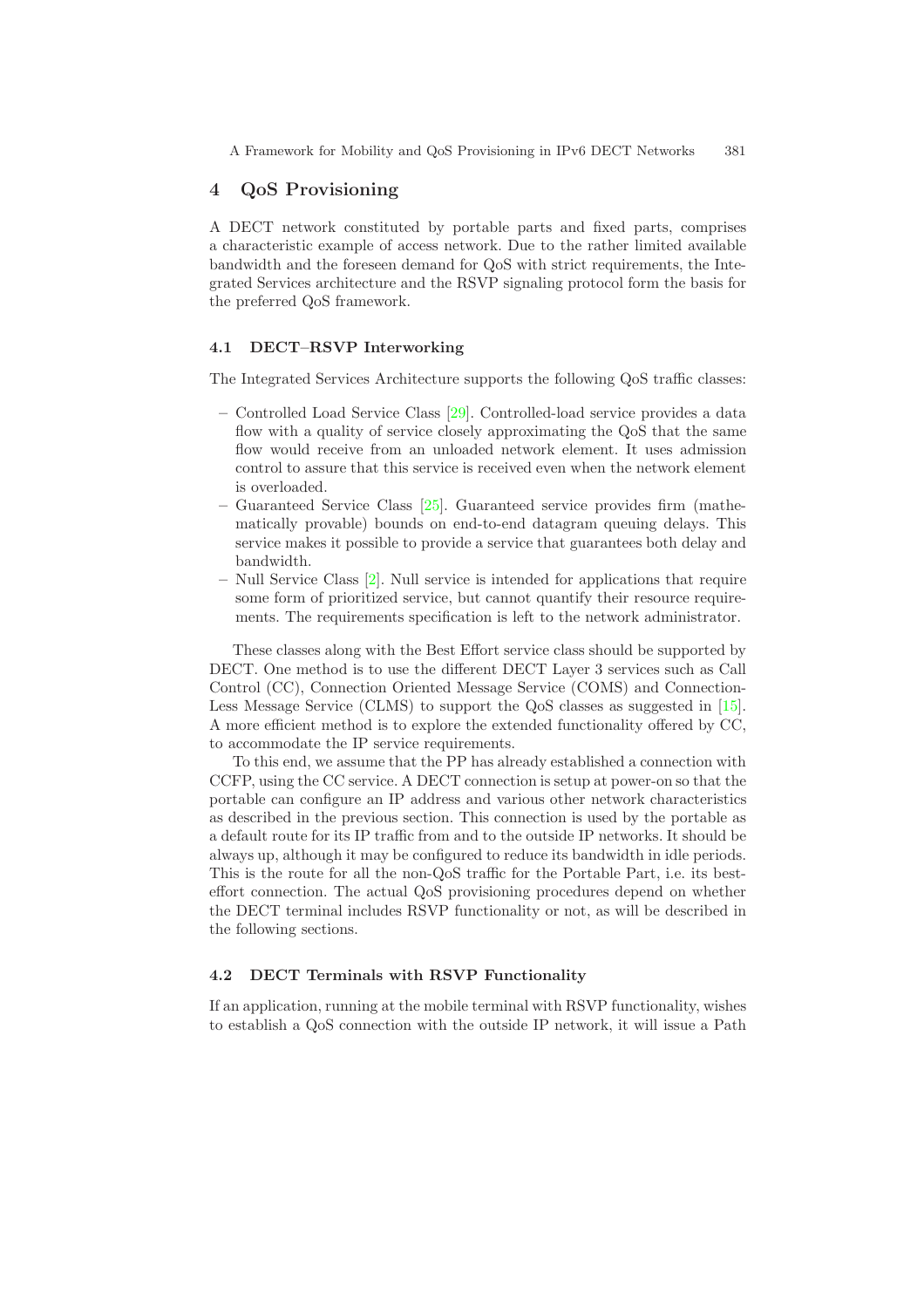<span id="page-14-0"></span>message toward the CCFP. This RSVP message will reach CCFP through the established best effort connection and it will be forwarded to the outside IP network. On the return path, the CCFP receives a corresponding Resv message, with parameters denoting the availability of the outside routers to support the requested QoS reservation. This Resv message has to be forwarded to the mobile terminal, which is unaware of the available radio resources, which are generally known at the fixed terminal side. Hence, the CCFP may alter the Resv parameters in such a way, that traffic requirements can be met. The modified Resv message is forwarded to the mobile terminal, through the established best effort CC connection. A new CC instance is initiated for the aforementioned QoS demanding flow.

Alternatively, the CCFP upon reception of the Resv message from the outside IP network, may issue a CC-setup toward the PP, with attributes denoting the supporting capabilities, before forwarding the Resv message to the mobile terminal. The Resv message can be delivered to the PP either through the newly established connection or, through the default best effort route. Both alternatives require a proactive behavior of the RSVP entity at the CCFP.

In the case that an IP node wishes to establish a QoS connection with the PP, the RSVP message Path will reach the PP through the best effort connection. Upon reception of this message, the PP may negotiate the connection characteristics with the CCFP through a CC-setup message and standard DECT procedures. A successfully established connection may generate a local Resv message at the CCFP, which proceeds as usual by issuing a Resv message toward the requested IP node. Alternatively, the Resv message can be sent by the PP through the newly established connection.

#### **4.3 DECT Terminals without RSVP Functionality**

The DECT terminals are widely deployed as simple telephone devices and may not possess a fully operational IP stack, not to mention RSVP capabilities. Hence, for the low end of the DECT terminal capabilities spectrum, we propose that the CCFP-IWU can take over the role of a RSVP Proxy [\[14\]](#page-16-16).

In the case of incoming flows (toward the DECT network), the CCFP acts as a RSVP Receiver Proxy. The CCFP intercepts incoming Path messages and originates Resv messages in response to them. It also performs all the necessary state keeping as if the CCFP were the endpoint of the reservation request. Furthermore, it establishes internal DECT connections to the PP that is the destination of the data flow as bearers for the data flow. Alternatively, the CCFP may re-configure the existing CC-instance, adjust its bandwidth allocation and perform scheduling to the incoming data packets to ensure QoS guarantees for the particular data flow to the PP, while leaving some space for the default best effort traffic.

In the case of outgoing flows, the CCFP should possess the functionality of a RSVP Sender Proxy. The Sender Proxy could be triggered by external filters that examine the outgoing IP packets and determine whether the identified flows need any kind of resource reservation. Obviously, the decision for flow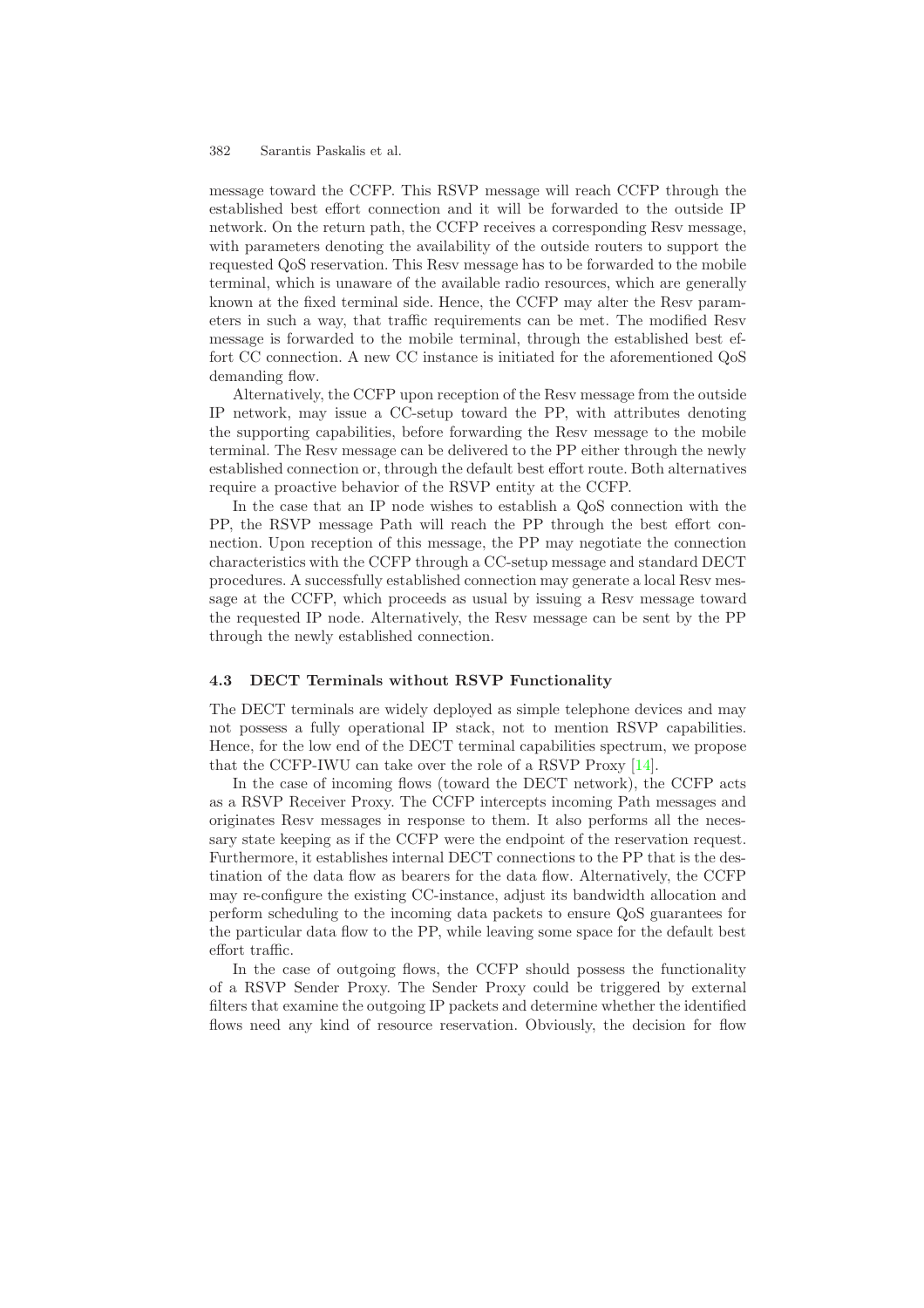<span id="page-15-1"></span>classification and reservation for the respective flows is a matter of policy and, therefore, it is possible that a policy server be contacted before any reservation request is made. In every case, if the RSVP reservation succeeds in the external IP network, the CCFP should provide the necessary QoS guarantees inside the DECT access network. The CCFP might install a new CC-instance for the new flow, but this approach requires extra signaling to indicate to the PP the reason for this DECT connection setup, i.e. that the newly discovered data flow from the PP should be transmitted over the new instance.

In that case, the preferable solution is the adjustment of the existing CCinstance provided to serve best-effort traffic from the PP. Thus, the PP will be able to transmit the data flow with QoS guarantees through its default route (the adjusted default CC-instance) in the DECT network and with RSVP signaled guarantees through the outside IP networks.

#### **4.4 Clustering DECT–IPv6 Access Networks**

Through our analysis in the previous sections, we have proposed some methods to provide QoS support through RSVP signaling in DECT access networks. Whereas RSVP-enabled QoS could be considered adequate for such an access network, it falls short in cases where multiple DECT networks are located in a greater domain, that handles mobility through Mobile IPv6. In such cases, interworking problems arise between Mobile IP and RSVP [\[26\]](#page-17-14). The core of the problem lies in the observation that RSVP marks each QoS "session" by the triplet *<*Destination Address, Destination Port (or Flowlabel in IPv6), Protocol Type*>*. If a mobile moves within the area controlled by the same CCFP, only DECT mobility procedures will apply and its IP address will remain the same.

If the DECT terminal moves to an area controlled by a different CCFP, it will perform the procedures described in Section [3.4.](#page-11-0) In that case, through Mobile IPv6 procedures, a new Care-of Address will be assigned to the terminal and the RSVP session will be incorrect (or at least unusable) in the new context. One possible solution would be to enhance the edge IP router with some extra functionality. Bearing in mind, that the edge router already deal with Mobile IPv6 and RSVP, an interworking between the mobility and QoS functionalities could be deployed to eliminate the incompatibilities. Such a solution is proposed with the RSVP Mobility Proxy concept in [\[21\]](#page-17-15) and [\[22\]](#page-17-16).

# <span id="page-15-0"></span>**5 Conclusions**

A DECT/IPv6 interworking framework was presented, that overcomes the limited mobility and QoS capabilities DECT offers. The extended features were realized through the exploitation of Mobile IPv6 and RSVP QoS signaling protocol respectively.

In order to specify the exact interaction between DECT and Mobile IPv6 location management procedures, the system architecture for the DECT/IPv6 interworking was analyzed and the necessary protocol stacks were defined. The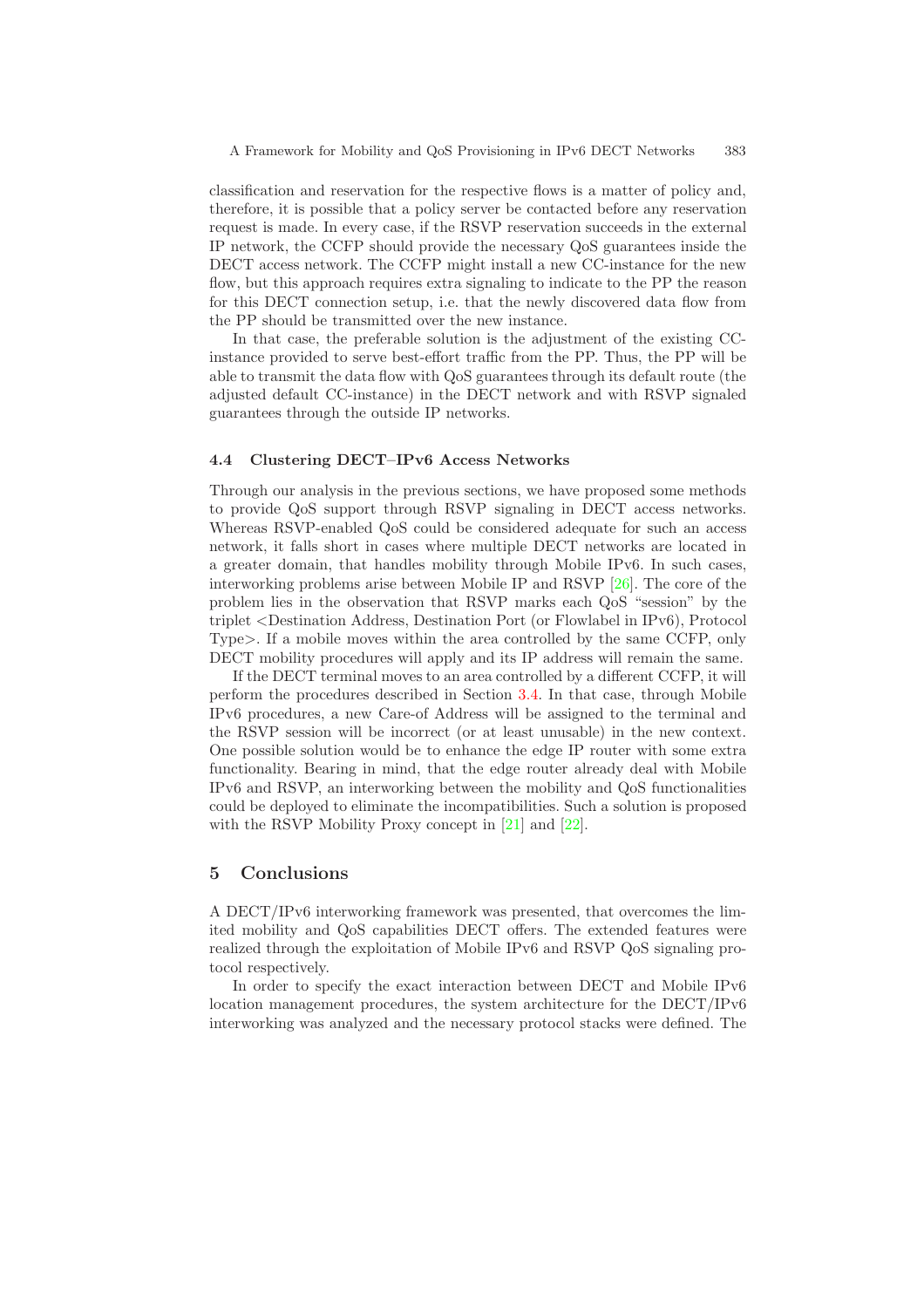location management procedures were pointed out for DECT as well as for the IPv6 domain, while mobility was demonstrated by means of Mobile IPv6. Moreover, guidelines were set for the interworking between the RSVP QoS signaling protocol and DECT procedures for allocating resources in the wireless medium. The Interworking Unit, located on the border between the DECT access network and the IP layer was identified as the essential communication entity that deals with any interaction between DECT and IPv6.

Finally, the enhanced functionality placed on the DECT controller is justified by the seamless, QoS enabled, wireless Internet access for DECT/IPv6 terminals.

# <span id="page-16-15"></span><span id="page-16-9"></span><span id="page-16-7"></span>**References**

- [1] Y. Bernet. RFC 2996: Format of the RSVP DCLASS object, November 2000. [375](#page-7-1)
- [2] Y. Bernet, A. Smith, and B. Davie. RFC 2997: Specification of the Null Service Type, November 2000. [381](#page-13-1)
- <span id="page-16-6"></span>[3] S. Blake, D. Black, M. Carlson, E. Davies, Z. Wang, and W. Weiss. RFC 2475: An architecture for differentiated services, December 1998. [374](#page-6-0)
- <span id="page-16-8"></span>[4] R. Braden, D. Clark, and S. Shenker. RFC 1633: Integrated services in the Internet architecture: an overview, June 1994. [374](#page-6-0)
- <span id="page-16-3"></span>[5] R. Braden, Ed., L. Zhang, S. Berson, S. Herzog, and S. Jamin. RFC 2205: Resource ReSerVation Protocol (RSVP) — version 1 functional specification, September 1997. [375](#page-7-1)
- <span id="page-16-4"></span>[6] S. Deering and R. Hinden. RFC 2460: Internet Protocol, Version 6 (IPv6) specification, December 1998. [370](#page-2-1)
- <span id="page-16-0"></span>[7] R. Droms (ed.), J. Bound, M. Carney, C. Perkins, T. Lemon, and B. Volz. Dynamic Host Configuration Protocol for IPv6 (DHCPv6). Internet Draft, October 2002. Work in Progress. [371](#page-3-0)
- <span id="page-16-12"></span>[8] ETSI. Digital Enhanced Cordless Telecommunications (DECT); Common Interface (CI); part 1: Overview. ETSI EN 300 175-1, January 2002. [369](#page-1-3)
- <span id="page-16-14"></span><span id="page-16-2"></span>[9] ETSI. Digital Enhanced Cordless Telecommunications (DECT); Common Interface (CI); part 4: Data link control (DLC) layer. ETSI EN 300 175-4, January 2002. [376](#page-8-1)
- <span id="page-16-13"></span>[10] ETSI. Digital Enhanced Cordless Telecommunications (DECT); Common Interface (CI); part 5: Network (NWK) layer. ETSI EN 300 175-5, February 2002. [370,](#page-2-1) [379](#page-11-1)
- <span id="page-16-10"></span><span id="page-16-1"></span>[11] ETSI. Digital Enhanced Cordless Telecommunications (DECT); Common Interface (CI); part 6: Identities and addressing. ETSI EN 300 175-6, January 2002. [379](#page-11-1)
- <span id="page-16-5"></span>[12] ETSI. Digital Enhanced Cordless Telecommunications (DECT); DECT Packet Radio Service (DPRS). ETSI EN 301 649, October 2002. [370,](#page-2-1) [375,](#page-7-1) [376](#page-8-1)
- <span id="page-16-16"></span>[13] P. Flykt, C. Perkins, and T. Eklund. AAA for IPv6 Network Access. Internet Draft, March 2002. Work in Progress. [373](#page-5-1)
- <span id="page-16-11"></span>[14] S. Gai, D. G. Dutt, N. Elfassy, and Y. Bernet. RSVP Proxy. Internet Draft, March 2002. Work in Progress. [382](#page-14-0)
- [15] A. Gyasi-Agyei. Mobile IP–DECT Internetworking Architecture Supporting IMT-2000 Applications. *IEEE Network*, pages 10–22, November 2001. [375,](#page-7-1) [381](#page-13-1)